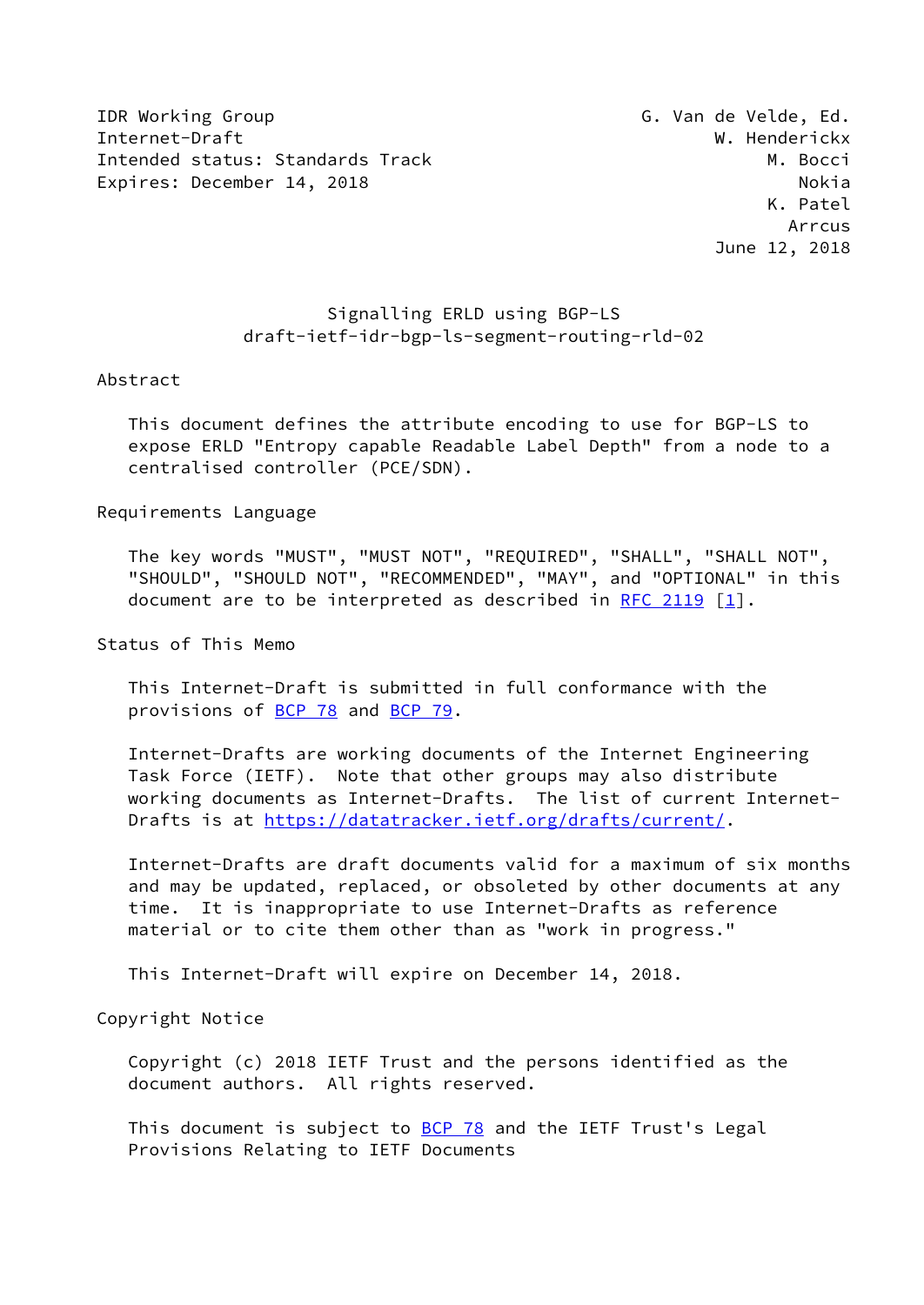<span id="page-1-1"></span>

| Internet-Draft | Signalling ERLD using BGP-LS |  | June 2018 |
|----------------|------------------------------|--|-----------|
|                |                              |  |           |

 [\(https://trustee.ietf.org/license-info](https://trustee.ietf.org/license-info)) in effect on the date of publication of this document. Please review these documents carefully, as they describe your rights and restrictions with respect to this document. Code Components extracted from this document must include Simplified BSD License text as described in Section 4.e of the Trust Legal Provisions and are provided without warranty as described in the Simplified BSD License.

Table of Contents

| Introduction $\cdots \cdots \cdots \cdots \cdots \cdots \cdots \cdots \cdots$ |               |
|-------------------------------------------------------------------------------|---------------|
| 2. Conventions used in this document 3                                        |               |
|                                                                               |               |
|                                                                               |               |
| 4. Origination of ERLD in BGP-LS 3                                            |               |
|                                                                               | $\frac{4}{3}$ |
| 6.                                                                            | $\frac{4}{3}$ |
|                                                                               | $\frac{4}{1}$ |
| 8.                                                                            |               |
|                                                                               |               |
| $9.1$ . Normative References 5                                                |               |
| 9.2. Informative References 5                                                 |               |
|                                                                               |               |
|                                                                               |               |

### <span id="page-1-0"></span>[1](#page-1-0). Introduction

 When Segment Routing tunnels are computed by a centralised controller, it is beneficial that the controller knows the ERLD (Entropy capable Readable Label Depth) of each node or link a tunnel traverses. A network node signalling an ERLD MUST support the ability to read the signalled number of labels before any action is done upon the packet and SHOULD support entropy awareness found within the signalled ERLD depth.

 ERLD awareness of each node will allow a network SDN controller to influence the path used for each tunnel. The SDN controller may for example only create tunnels with a label stack smaller or equal as the ERLD of each node on the path. This will allow the network to behave accordingly (e.g. make use of Entropy Labels to improve ECMP) upon the imposed Segment Routing label stack on each packet.

 This document describes how to use BGP-LS to expose the ERLD of a node.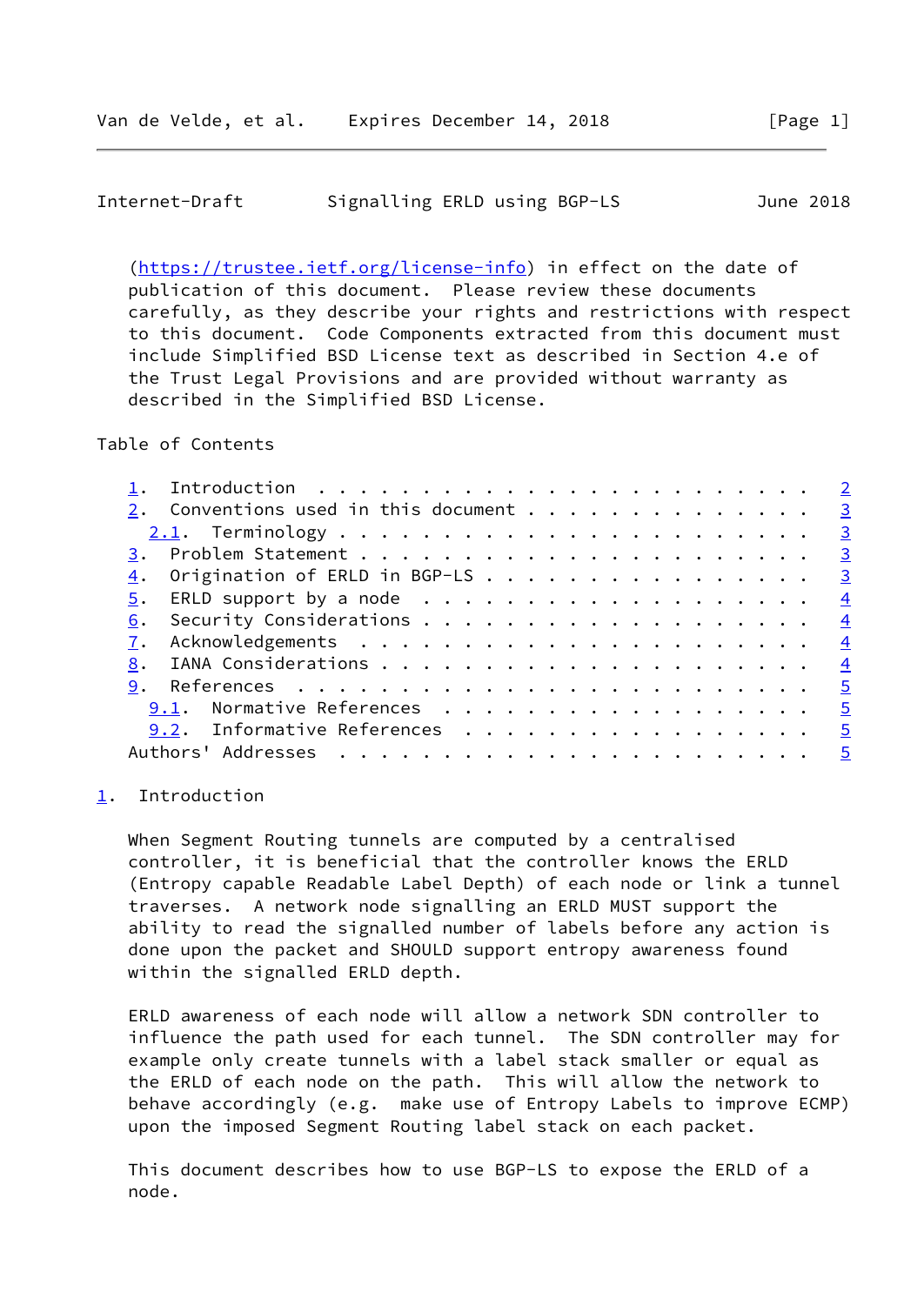Van de Velde, et al. Expires December 14, 2018 [Page 2]

<span id="page-2-1"></span>Internet-Draft Signalling ERLD using BGP-LS June 2018

- <span id="page-2-0"></span>[2](#page-2-0). Conventions used in this document
- <span id="page-2-2"></span>[2.1](#page-2-2). Terminology

 BGP-LS: Distribution of Link-State and TE Information using Border Gateway Protocol

- ERLD: Entropy capable Readable Label Depth
- PCC: Path Computation Client
- PCE: Path Computation Element
- PCEP: Path Computation Element Protocol
- SID: Segment Identifier

SR: Segment routing

<span id="page-2-3"></span>[3](#page-2-3). Problem Statement

In existing technology both ISIS  $[4]$  and OSPF  $[3]$  $[3]$  have proposed extensions to signal the RLD (Readable Label Depth) and ELC (Entropy Label Capability) of a node. However, if a network SDN controller is connected to the network through a BGP-LS session and not through ISIS or OSPF technology, then both RLD and ELC needs to be signalled using BGP-LS encoding. This document describes the extension BGP-LS requires to transport the combined RLD and ELC into an ERLD (Entropy capable Readable Label Depth) attribute.

 A network SDN controller having awareness of the ERLD can for example use it as a constraint on path computation to make sure that high bandwidth LSPs are not placed on LAG (Link Aggregation Group), containing links with smaller member bandwidth, if they know the Entropy Label cannot be processed by the node at the ingress to the link.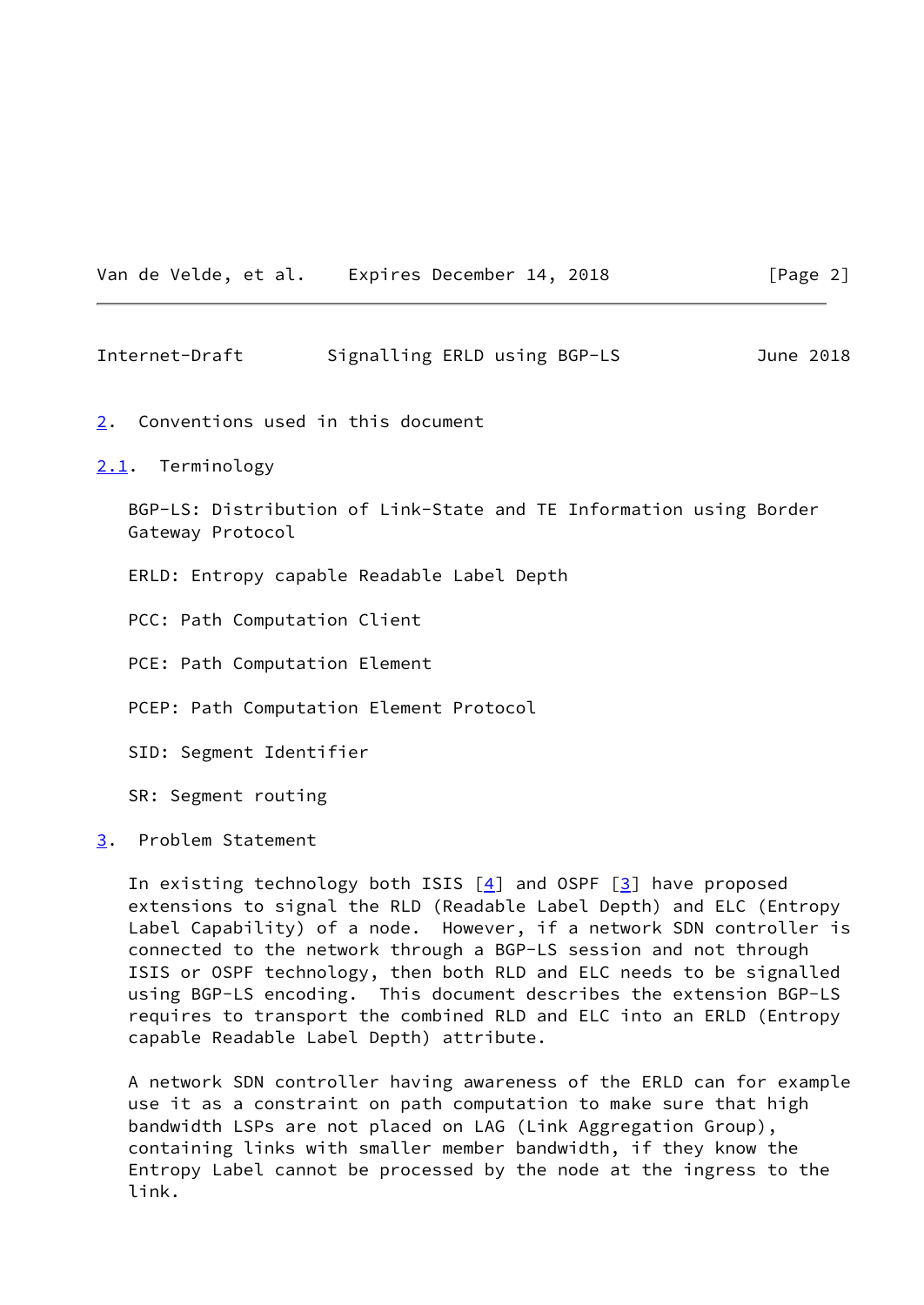#### <span id="page-3-0"></span>[4](#page-3-0). Origination of ERLD in BGP-LS

Both ISIS  $[4]$  $[4]$  and OSPF  $[3]$  $[3]$  have proposed extensions to signal the RLD (Readable Label Depth) and ELC (Entropy Label Capability) for a node. A BGP-LS router exporting the IGP LSDB, MUST NOT encode the IGP RLD value in an BGP-LS ERLD attribute, if the associated node ELC is not signalled.

Van de Velde, et al. Expires December 14, 2018 [Page 3]

<span id="page-3-2"></span>Internet-Draft Signalling ERLD using BGP-LS June 2018

<span id="page-3-1"></span>[5](#page-3-1). ERLD support by a node

 Node ERLD is encoded in a new Node Attribute TLV, as defined in [RFC7752](https://datatracker.ietf.org/doc/pdf/rfc7752) [\[2](#page-5-3)].

0 1 2 3 0 1 2 3 4 5 6 7 8 9 0 1 2 3 4 5 6 7 8 9 0 1 2 3 4 5 6 7 8 9 0 1 +-+-+-+-+-+-+-+-+-+-+-+-+-+-+-+-+-+-+-+-+-+-+-+-+-+-+-+-+-+-+-+-+ | Type | Length | +-+-+-+-+-+-+-+-+-+-+-+-+-+-+-+-+-+-+-+-+-+-+-+-+-+-+-+-+-+-+-+-+ | ERLD | +-+-+-+-+-+-+-+-+

## Figure 1

 Type : A 2-octet field specifying code-point of the new TLV type. Code-point: TBA from BGP-LS Node Descriptor, Link Descriptor, Prefix Descriptor, and Attribute TLVs registry

 Length: A 2-octet field that indicates the length of the value portion

 ERLD: Node ERLD is a number in the range of 0-254. The value of 0 represents lack of ability to read a label stack of any depth, any other value represents the readable label depth of the node.

<span id="page-3-3"></span>[6](#page-3-3). Security Considerations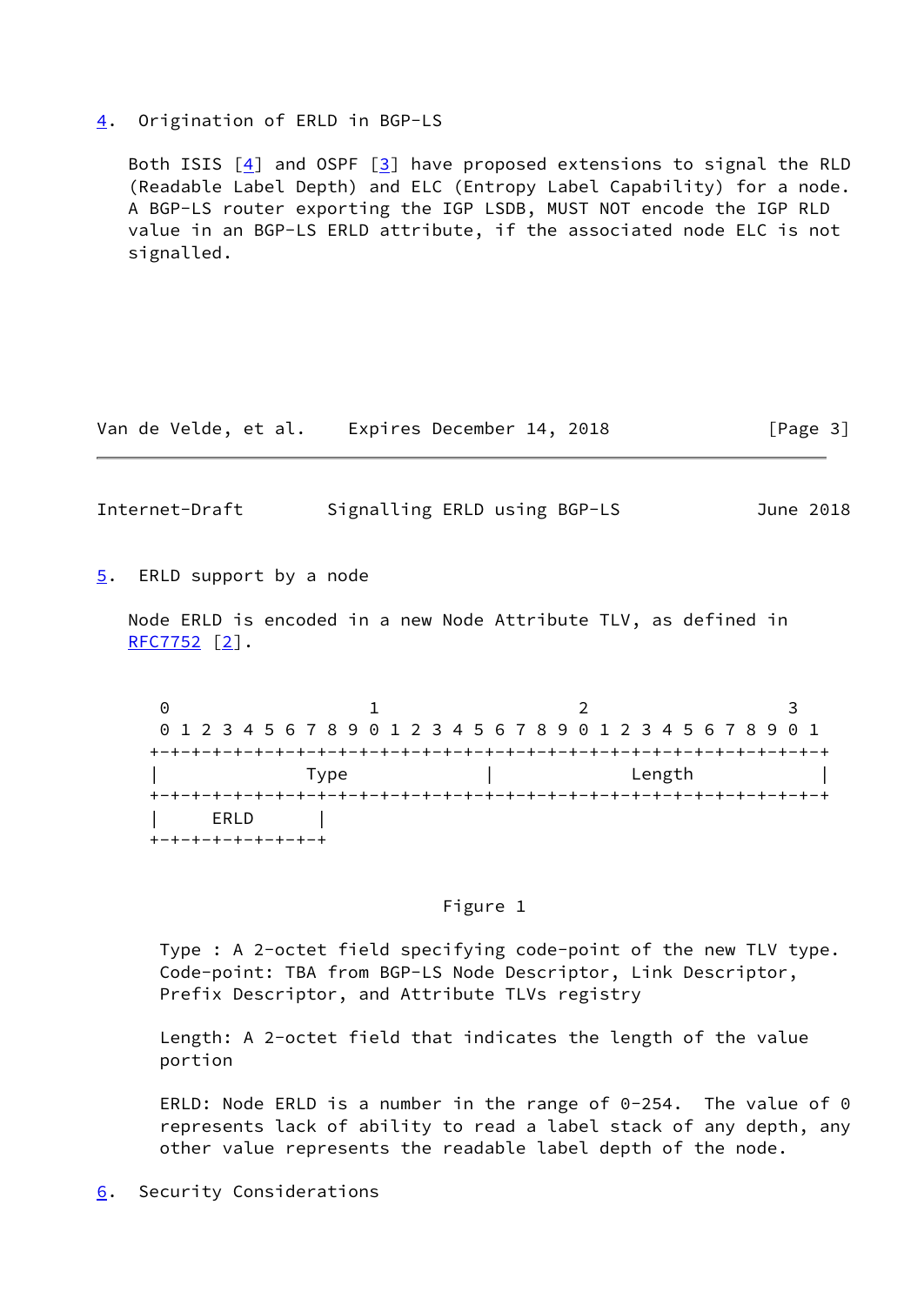This document does not introduce security issues beyond those discussed in [RFC7752](https://datatracker.ietf.org/doc/pdf/rfc7752) [\[2\]](#page-5-3)

<span id="page-4-1"></span>[7](#page-4-1). Acknowledgements

 Thanks to discussions with Acee Lindem, Jeff Tantsura, Stephane Litkowski, Bruno Decraene, Kireeti Kompella, John E. Drake and Carlos Pignataro to bring the concept of combining ELC and RLD into a single ERLD signalled parameter more suitable for SDN controller based networks.

<span id="page-4-2"></span>[8](#page-4-2). IANA Considerations

 This document requests assigning a new code-points from the BGP-LS Node Descriptor, Link Descriptor, Prefix Descriptor, and Attribute TLVs registry as specified in [section 5.](#page-3-1)

Note: placeholder IANA request

|  |  |  | Van de Velde, et al. |  | Expires December 14, 2018 |  | [Page 4] |
|--|--|--|----------------------|--|---------------------------|--|----------|
|--|--|--|----------------------|--|---------------------------|--|----------|

<span id="page-4-4"></span>Internet-Draft Signalling ERLD using BGP-LS June 2018

Request Node ERLD codepoint

BGP-LS TLV Code Point: TBD1

ISIS TLV 242/TBD2

Note: There is nothing in IANA from draft [draft-ietf-isis-mpls-elc](https://datatracker.ietf.org/doc/pdf/draft-ietf-isis-mpls-elc)

Note: Draft talks only about ELC/RLD and that is mismatch with ERLD

OSPF RI TLV TBD5

OSPF ELC in Non-OSPF functionality Capability Bits (TBD6)

<span id="page-4-3"></span>[9](#page-4-3). References

<span id="page-4-5"></span>[9.1](#page-4-5). Normative References

<span id="page-4-0"></span> [1] Bradner, S., "Key words for use in RFCs to Indicate Requirement Levels", [BCP 14](https://datatracker.ietf.org/doc/pdf/bcp14), [RFC 2119](https://datatracker.ietf.org/doc/pdf/rfc2119), March 1997, <[http://xml.resource.org/public/rfc/html/rfc2119.html>](http://xml.resource.org/public/rfc/html/rfc2119.html).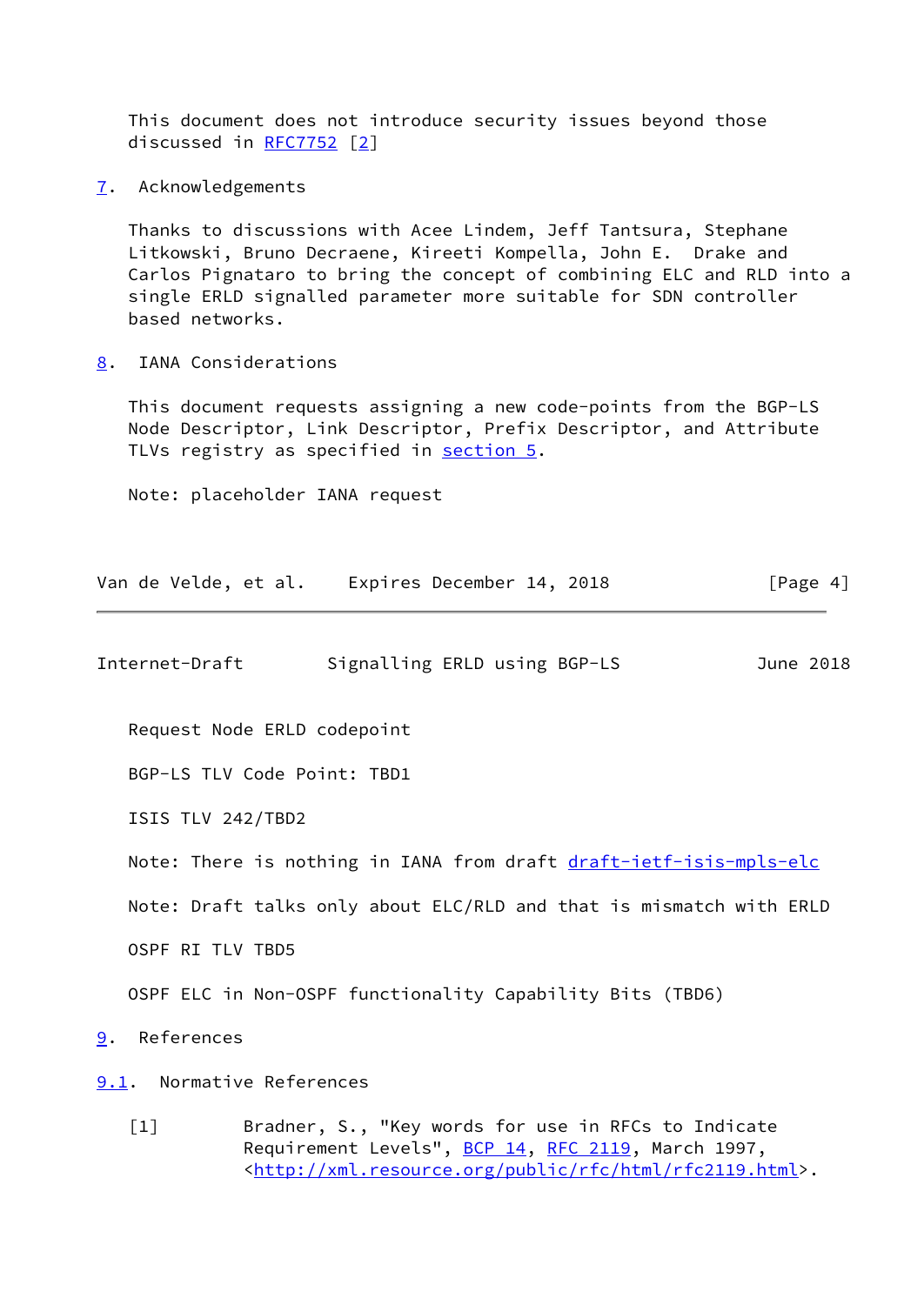<span id="page-5-3"></span> [2] Gredler, H., Ed., Medved, J., Previdi, S., Farrel, A., and S. Ray, "North-Bound Distribution of Link-State and Traffic Engineering (TE) Information Using BGP", [RFC 7752,](https://datatracker.ietf.org/doc/pdf/rfc7752) DOI 10.17487/RFC7752, March 2016, <[https://www.rfc-editor.org/info/rfc7752>](https://www.rfc-editor.org/info/rfc7752).

<span id="page-5-0"></span>[9.2](#page-5-0). Informative References

- <span id="page-5-2"></span> [3] Xu, X., Kini, S., Sivabalan, S., Filsfils, C., and S. Litkowski, "[draft-ietf-ospf-mpls-elc"](https://datatracker.ietf.org/doc/pdf/draft-ietf-ospf-mpls-elc), January 2018.
- <span id="page-5-1"></span> [4] Xu, X., Kini, S., Sivabalan, S., Filsfils, C., and S. Litkowski, "[draft-ietf-isis-mpls-elc"](https://datatracker.ietf.org/doc/pdf/draft-ietf-isis-mpls-elc), January 2018.

Authors' Addresses

 Gunter Van de Velde (editor) Nokia Antwerp BE

Email: gunter.van\_de\_velde@nokia.com

|                                                                          | Van de Velde, et al.    Expires December 14, 2018 | [Page $5$ ] |
|--------------------------------------------------------------------------|---------------------------------------------------|-------------|
| Internet-Draft                                                           | Signalling ERLD using BGP-LS                      | June 2018   |
| Wim Henderickx<br>Nokia<br>Belgium                                       |                                                   |             |
|                                                                          | Email: wim.henderickx@nokia.com                   |             |
| Matthew Bocci<br>Nokia<br>Shoppenhangers Road<br>Maidenhead, Berks<br>UK |                                                   |             |
| Email: matthew.bocci@nokia.com                                           |                                                   |             |